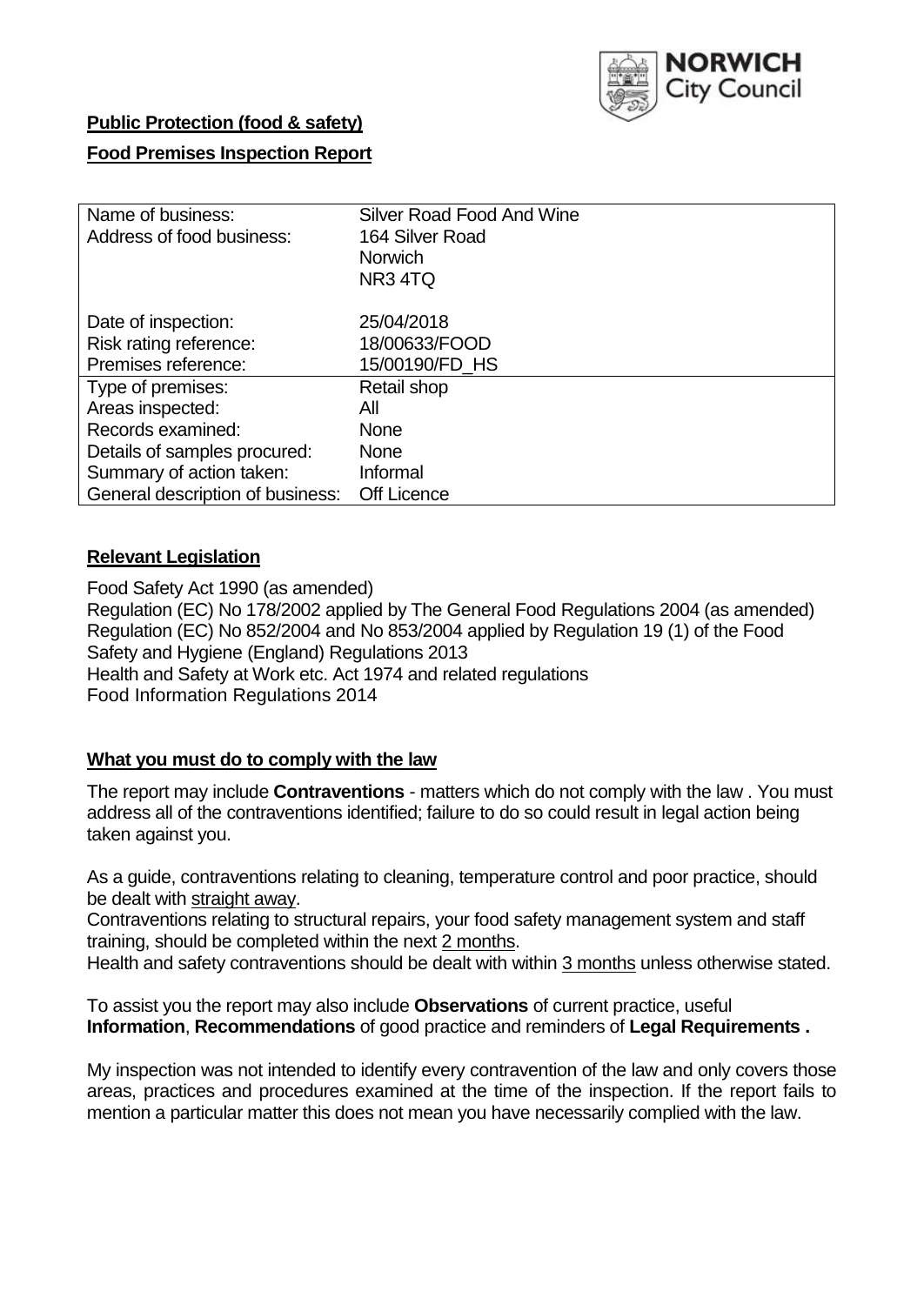# **FOOD SAFETY**

#### **How we calculate your Food Hygiene Rating:**

The food safety section has been divided into the three areas which you are scored against for the hygiene rating: 1. food hygiene and safety procedures, 2. structural requirements and 3. confidence in management/control procedures. Each section begins with a summary of what was observed and the score you have been given. Details of how these scores combine to produce your overall food hygiene rating are shown in the table.

| <b>Compliance Area</b>                     |          |    |    | <b>You Score</b> |                |    |           |    |                |  |  |
|--------------------------------------------|----------|----|----|------------------|----------------|----|-----------|----|----------------|--|--|
| Food Hygiene and Safety                    |          |    |    | $\Omega$         | 5              | 10 | 15        | 20 | 25             |  |  |
| <b>Structure and Cleaning</b>              |          |    |    | $\overline{0}$   | 5              | 10 | 15        | 20 | 25             |  |  |
| Confidence in management & control systems |          |    |    | $\Omega$         | $\overline{5}$ | 10 | 15        | 20 | 30             |  |  |
|                                            |          |    |    |                  |                |    |           |    |                |  |  |
| <b>Your Total score</b>                    | $0 - 15$ | 20 |    | $25 - 30$        | $35 - 40$      |    | $45 - 50$ |    | > 50           |  |  |
| <b>Your Worst score</b>                    | 5        | 10 | 10 |                  | 15             |    | 20        |    | $\blacksquare$ |  |  |
|                                            |          |    |    |                  |                |    |           |    |                |  |  |
| <b>Your Rating is</b>                      | 5        |    |    | 3                | $\overline{2}$ |    |           |    | $\Omega$       |  |  |

Your Food Hygiene Rating is 4 - a good standard



# **1. Food Hygiene and Safety**

Food hygiene standards are high. You demonstrated a very good standard of compliance with legal requirements. You have safe food handling practices and procedures and all the necessary control measures to prevent cross-contamination are in place. Some minor contraventions require your attention. **(Score 5)**

#### Hand-washing

**Contravention** The following evidence indicated hand-washing was not suitably managed:

- the basin was difficult to access owing to a number of boxes stacked on the floor
- there was no hand drying towel by the wash hand basin

#### Temperature Control

**Contravention** The following evidence indicated there was a risk of bacteria growing on food:

• there was no evidence of you monitoring the temperature of your display chiller (although temperatures were within safe limits when I checked)